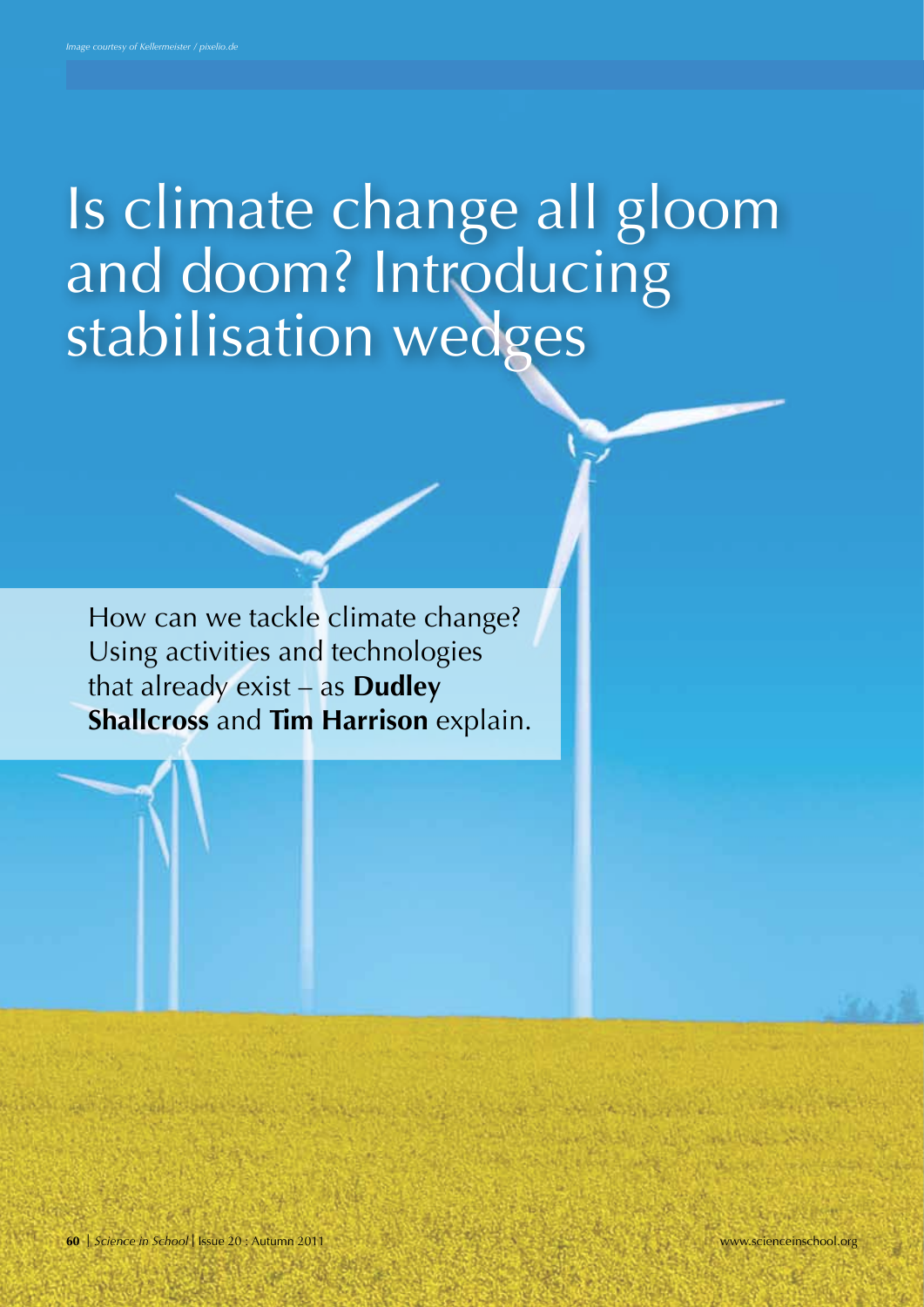**W** change, students and the general public can eas-<br>ily become despondent: if the global change, students and the general public can eascatastrophe is inevitable, why even discuss ways to avert it? But they should not despair: there are ways to tackle one of the most important contributors to climate change: carbon dioxide ( $CO<sub>2</sub>$ ). In this article, we draw on the ideas of two leading climate scientists (Pacala & Socolow, 2004; Socolow & Pacala, 2006) for stabilising carbon dioxide emissions using technologies that already exist. We then offer some ideas on how to use the topic at school.

## **The challenge**

Figure 1 (below) shows how global carbon dioxide emissions have increased over the past 50 years and how they are predicted (based largely on changes in population) to change in the next 50 years. Carbon dioxide emissions are quantified as the mass of carbon that is emitted as  $CO<sub>2</sub>$ . If we take no action, by 2055, it is predicted that global annual carbon emissions will double to 14 gigatonnes of carbon (GtC; 1 Gt =  $10^{\circ}$  t). This will give a level of carbon dioxide in the atmosphere three times higher than that observed before the Industrial Revolution. Our planet has not had such a high level (around 850 ppm) for 30 million years, and it is predicted to cause a rise in Earth's average surface temperature of 1 to 5  $\degree$ C.

Is this unavoidable? Pacala and Socolow believe not. They suggest that we try to maintain carbon emissions at their current levels of 7 GtC per year and because no one method will achieve this, they have devised the idea of stabilisation wedges.

A wedge represents an activity or technology that reduces carbon emissions to the atmosphere; the reduction starts at zero today and increases linearly until, in 50 years time, it accounts for a reduction in predicted emissions of 1 GtC per year (Figure 2, page 62). Over 50 years, the cumulative total of one wedge is therefore a reduction in predicted emissions of 25 GtC. A combination of seven wedges would achieve Pacala and Socolow's aim: annual emissions of 7 GtC in 2055 rather than the predicted 14 GtC.

Because the model assumes a starting year of 2005, there are now fewer



**Figure 1:** Historical, current and predicted levels of carbon emissions (modelled in 2005)

- **Physics Chemistry Earth science**
- **Biology**
- **Environmental education**
- $\bullet$  **Social studies**
- **Ages 10-19**

Anthropogenic carbon dioxide production and climate change are common topics in science and environmental curricula in Europe and beyond, so the novelty of this article is the proposed approach, inspired by the Carbon Mitigation Initiative at Princeton University, USAw1. Teachers can introduce their students to the concept of stabilisation wedges, ways to reduce carbon dioxide production with present-day technologies, with the help of the proposed activities or a board game. It could also motivate students (and their families) to save energy and reduce carbon dioxide production in everyday life.

This article could be used to address many topics: greenhouse effect and climate change, atmospheric chemistry, natural resources, energy production and management, ecology, active citizenship and many others. The links to many different subjects make this article a potential starting point for interdisciplinary activities.

*Giulia Realdon, Italy*

**REVIEW**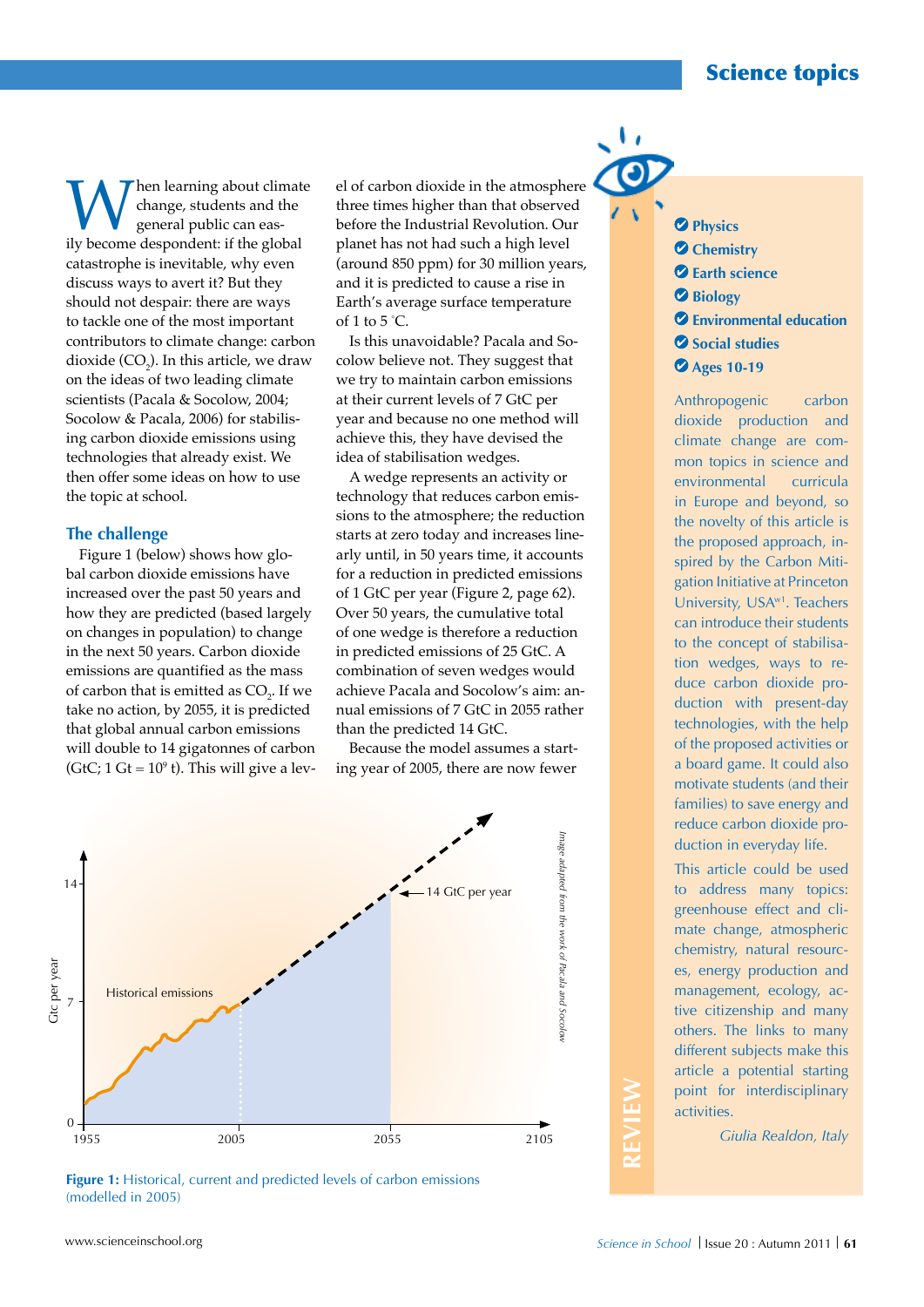*Image adapted from the work of Pacala and Socolow*





**Figure 2:** How stabilisation wedges could maintain carbon emissions at current levels

than 50 years to achieve the reductions, but the concepts are just as valid.

## **How could we save a wedge?**

- 1. More efficient cars. It is predicted that in 2055, there will be 2 billion  $(2 \times 10^9)$  cars in use, four times the number today. If they averaged 16 000 km per year (as they do today) but operated at 4.7 l per 100 km of fuel instead of 9.4 l per 100 km (the current value), this could save one wedge of carbon.
- 2. Reduced car use: by 2055, assuming 2 billion cars and no improvement in car efficiency, one wedge could be saved if the distance travelled per year was halved, from 16 000 km to 8000 km.

Both of these options could save more than one wedge if the number of cars in use by 2055 has been overpredicted. For example, more use of telecommunication (such as web conferencing and home working) and

public transport would reduce the number of cars needed.

3. More efficient buildings: many savings can be made. For example, replacing all the world's incandescent light bulbs with compact fluorescent lights would save 1/4 wedge. Even larger savings are possible with heating and cooling. To save a whole wedge, we would need to reduce carbon emissions from buildings by 25%.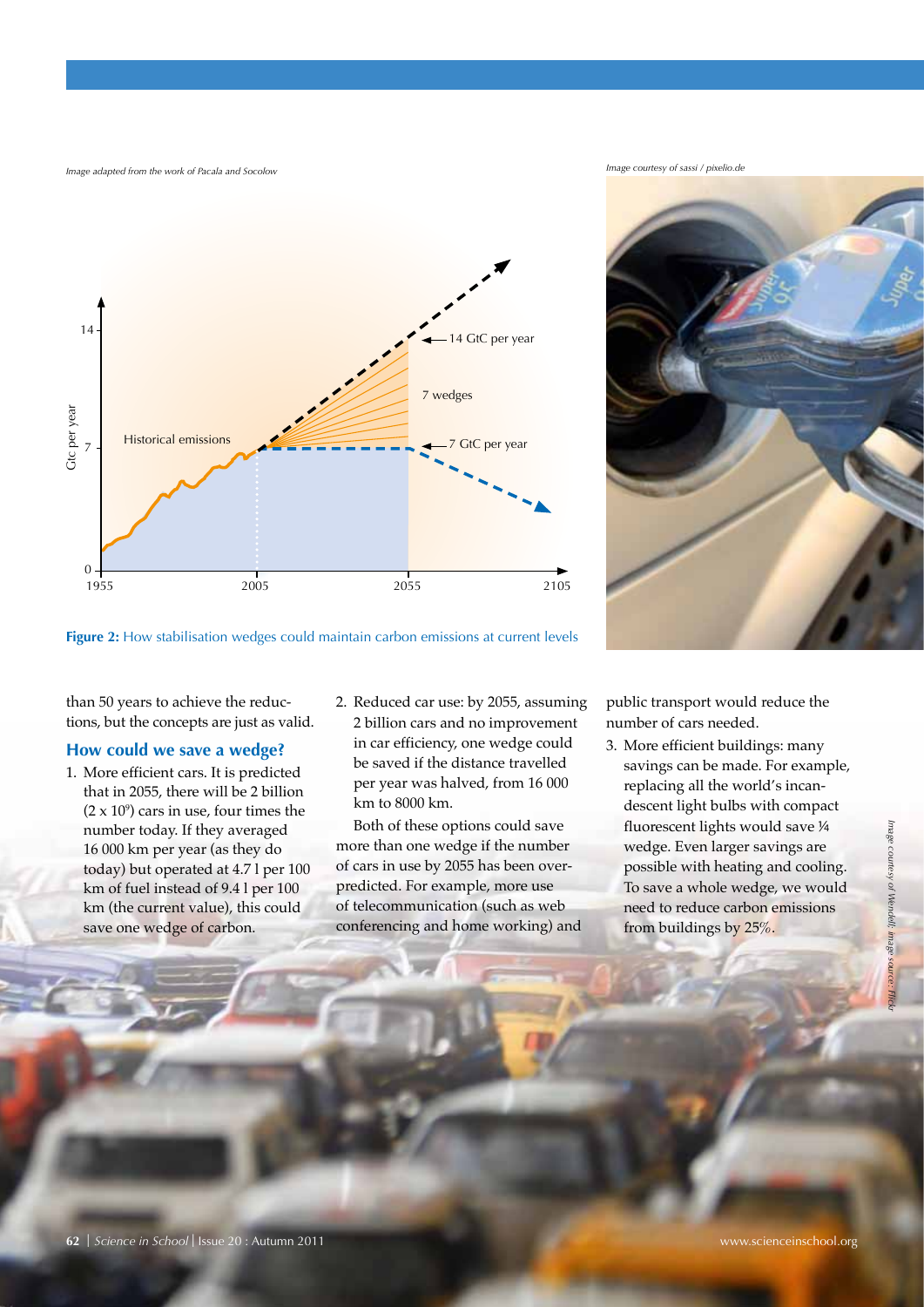## Science topics

*Image courtesy of Timo Newton-Syms; image source: Flickr*





- 4. Improved power plant efficiency: coal-powered plants currently operate at about 32% efficiency and are responsible for about 25% of all carbon emissions. Improving plant efficiency to 60%, e.g. with fuel cells or better turbines, would save half a wedge if the quantity of coal-based electricity were unchanged.
- 5. Decarbonisation of electricity and fuels: for example, per unit of electricity, carbon emissions from natural-gas power plants are half those of coal-based power plants. One wedge could be saved if, by 2055, 1400 GW that is currently produced from coal were instead produced from gas.
- 6. Increased use of renewable, nonfossil, energy sources including nuclear fission, wind electricity, photovoltaic electricity and biofuels.
- A wind-electricity wedge would require a wind farm with a combined

land area the size of Germany.

- A photovoltaic electricity wedge would need an array of photovoltaic panels with a combined area about 12 times that of metropolitan London, UK.
- One wedge of first-generation biofuels would require planting an area the size of India with biofuel crops.

All these options are based on current technologies, and therefore some may provide even more savings as technology improves. There are also conservation options for saving wedges that do not involve modern technology:

7. Deforestation: eliminating clearcutting of primary tropical forest over the next 50 years would save half a wedge. A further half a wedge would be saved if 250 million hectares of tropical land were reforested, or 400 million hectares of temperate land (areas of tropical and temperate forests are 1500 and 700 million hectares, respectively) over 50 years.

8. Soil management: conversion of forest or natural grassland to cropland aerates the soil through annual tilling, accelerating the decomposition of stored carbon and releasing it back into the atmosphere. It is believed that, historically, 55 GtC (2 wedges worth) have been released in this way. Currently, of a total of 1600 million hectares of cropland worldwide, only 110 million hectares undergo conservation tilling, whereby the soil is not disrupted. Examples of conservation tilling include soil-erosion control, planting of cover crops, and drilling of seeds without ploughing. Conservation tilling of all croplands could save from a half to one whole wedge. More vegetarianism and thus reduced levels of meat farming would also reduce carbon (and methane) emissions.

*Image courtesy of designritter / pixelio.de*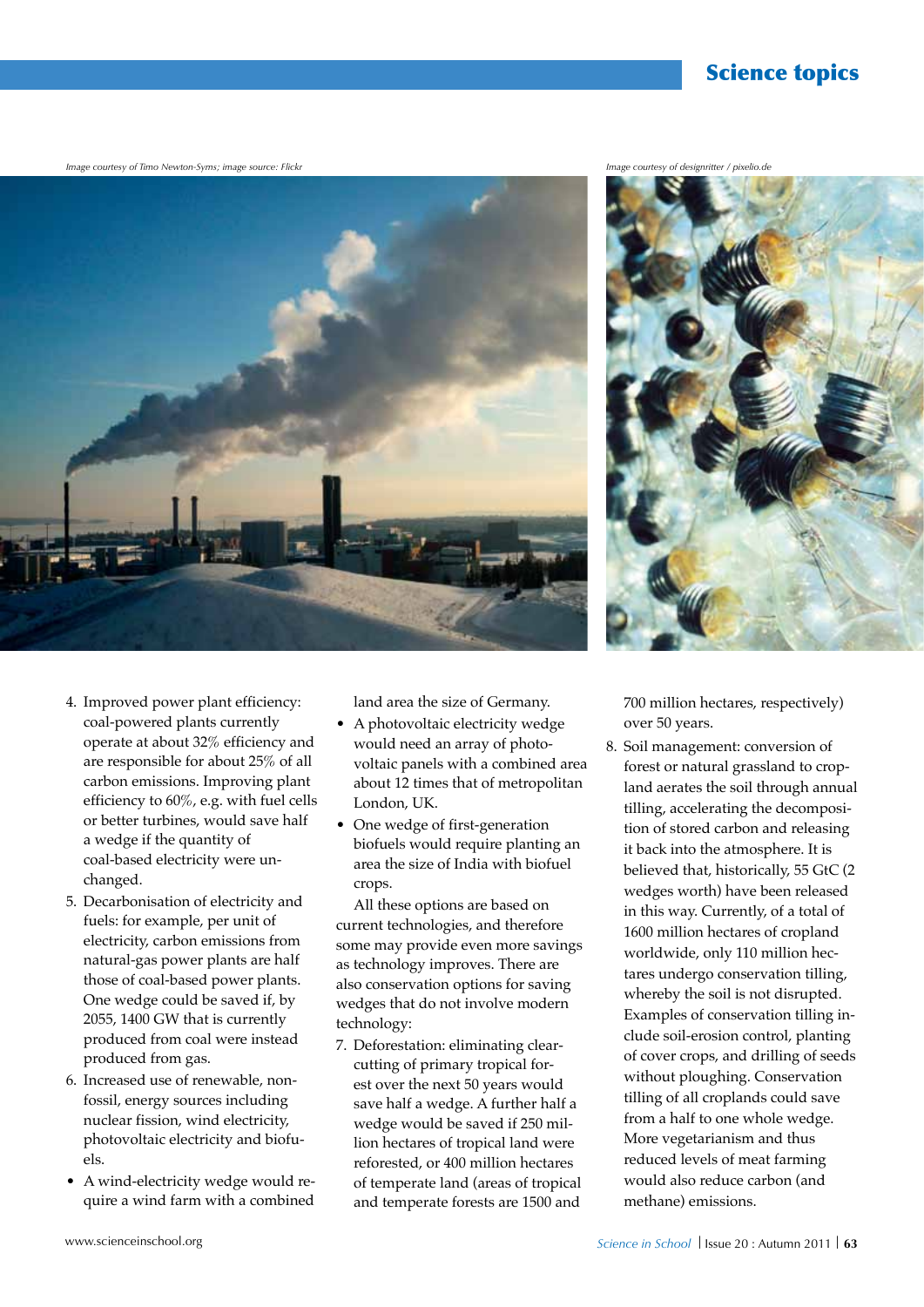## **Classroom activities**

Carbon dioxide emissions and the measures taken to reduce them will affect the young more than their teachers or the authors, so this is an important topic for schools. It could be used for a number of individual, group or class activities.

- Choose a carbon-saving activity or technology and either produce a poster or give a presentation to the rest of the class explaining how it works and how it could decrease atmospheric carbon.
- Investigate how you would save the requisite seven wedges. Which solutions would you use? What consequences would they have for people?
- If only three carbon-saving activities or technologies could be implemented, which would you choose and why?
- One carbon-reducing method could be to forbid cars to be driven by people under 24 years of age. Discuss the advantages and disadvantages.
- Identify the effects on ecosystems of any one of the carbon-saving technologies.
- Which carbon-saving solutions could be introduced at school and at home? Investigate the cost of powering your school by various methods (e.g. electricity, natural gas, butane, propane and fuel oil) and the savings made by any alternative-energy methods employed by your school.
- Should citizens of all countries be required to save carbon equally? Should developed and developing countries be treated differently?
- What do you think about the concept of stabilisation wedges? Is it sufficient to aim to keep carbon dioxide emissions at their current levels by 2055 or do we need to reduce them even further? Is that manageable? If so, how?
- Write a 250-word essay to your grandparents, explaining why the

reduction of carbon is necessary and what they could do about it.

## **References**

- Pacala S, Socolow R (2004) Stabilization wedges: solving the climate problem for the next 50 years with current technologies. *Science* **305(5686)**: 968-972. doi: 10.1126/ science.1100103
- Socolow RH, Pacala SW (2006) A plan to keep carbon in check. *Scientific American* **September 2006**: 28-35. www.scientificamerican.com/ article.cfm?id= a-plan-to-keep-carbon-in

## **Web reference**

w1 – For further details about Stephen Pacala and Robert Socolow's work, see the website of the Carbon Mitigation Initiative at Princeton University, USA: http://cmi.princeton.edu

In particular, a free board game and supporting materials can be downloaded here: http://cmi.princeton.edu/wedges

## **Resources**

- The *Scientific American* website offers a slide show about 'The World's 10 Largest Renewable Energy Projects'. See www.scientificamerican.com or use the direct link: http://tinyurl. com/3qr2mpc
- To read more about stabilisation wedges and introducing them into your life, see:

Biello B (2007) 10 solutions for climate change: ten possibilities for staving off catastrophic climate change. *Scientific American*. See www.scientificamerican.com or use the direct link: http://tinyurl.com/3p9h22r

Calculate your own carbon footprint on The Nature Conservancy website: www.nature.org/greenliving/ carboncalculator

or the website of Conservation International: www.conservation. org/act/live\_green/carboncalc

To introduce primary-school children to carbon dioxide, see:

Rau M (2011) Fizzy fun:  $CO<sub>2</sub>$  in primary school science. *Science in School* **20**: 24-29. www.scienceinschool.org/2011/ issue20/co2

Find out more about the sustainable use of energy and how to teach it:

Haubold B (2011) Review of *Sustainable Energy – without the hot air*. *Science in School* **20**. www.scienceinschool.org/2011/ issue20/sustain

- You may also enjoy the other climatechange related articles in *Science in School*, including several by the current authors. See: www.scienceinschool.org/ climatechange
- To browse the series of energy-related articles in *Science in School*, see: www.scienceinschool.org/energy

Dudley Shallcross is a professor of atmospheric chemistry and Tim Harrison is the director of outreach and school teacher fellow at Bristol Chem-LabS, University of Bristol, UK.



To learn how to se this code, see page 65.

BONUS